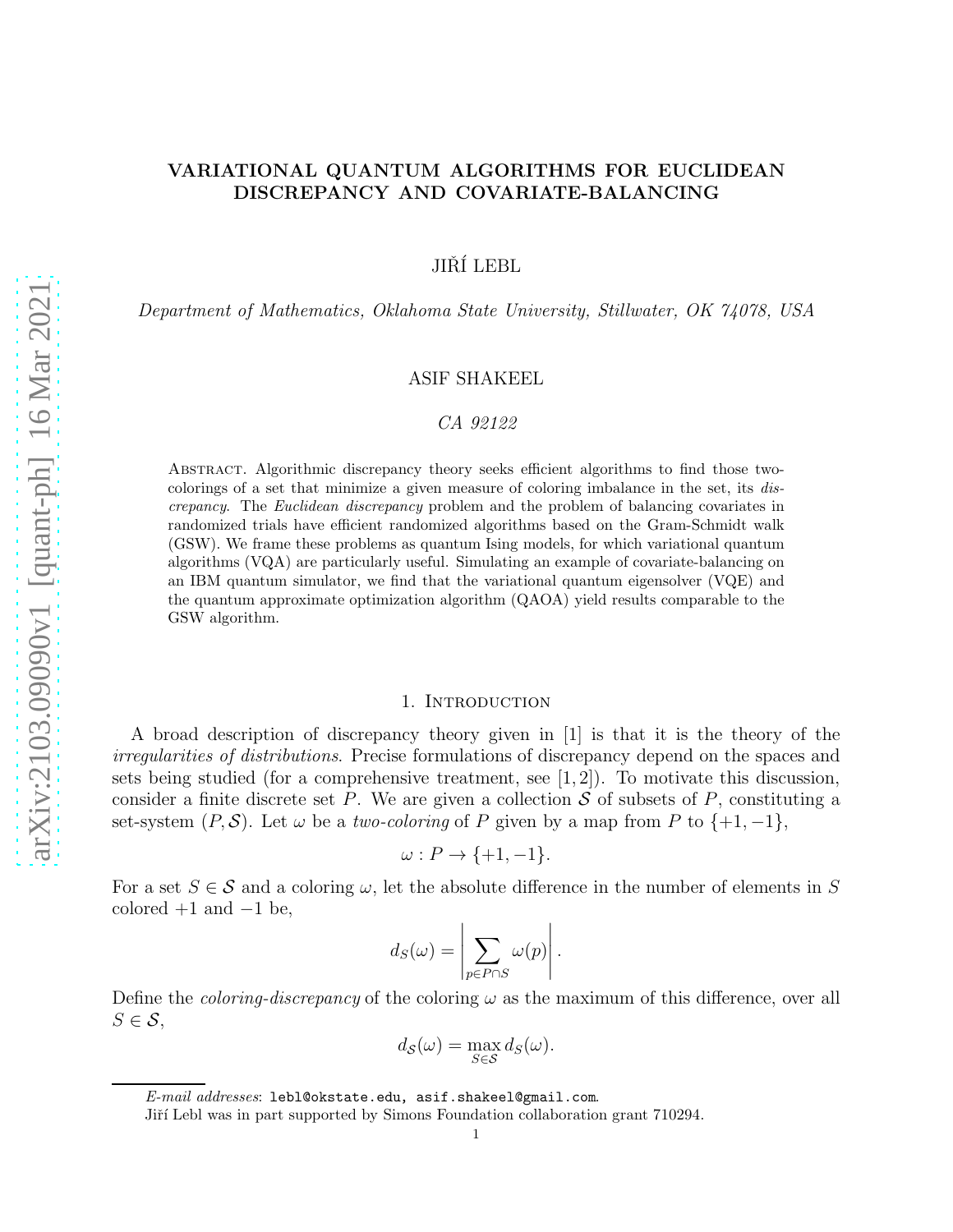Then the *discrepancy* of the set system  $(P, S)$  is defined as

$$
\mathrm{disc}(\mathcal{S})=\min_{\{\omega\}}d_{\mathcal{S}}(\omega).
$$

Beck and Fiala [3] established a highly regarded bound on discrepancy in discrete spaces. Spencer [4] subsequently obtained the famed "six standard deviations" result. The definition of discrepancy is expanded from above in spaces with more structure. Barany and Grinberg  $\vert 5 \vert$  derived results on vector spaces with discrepancy quantification via seminorms. Banaszczyk [7] proved strong bounds for Euclidean discrepancy and in [6] generalized the results of Beck and Fiala [3] to vector balancing in convex bodies.

Recent accomplishments in algorithmic discrepancy theory realizing efficient algorithms for colorings which had previously been proven only to exist, began with Bansal's [8] algorithm for Spencer's result [4]. It allows efficient sampling of colorings with strongly bounded discrepancy, previously considered computationally hard. Bansal et al [9] have also developed an efficient randomized algorithm, the Gram-Schmidt Walk (GSW) algorithm, that samples colorings in Banaszczyk's Theorem [6] and several others. This has been refined to tighter bounds, and extended in both theoretical and algorithmic directions, in the work of Harshaw et al [10] on covariate balancing.

In the current era of Noisy Intermediate-Scale Quantum (NISQ) devices [11], Variational Quantum Algorithms (VQA), also called hybrid quantum-classical algorithms, find much use. The main VQA are the Variational Quantum Eigensolvers (VQE) [12, 13] and the Quantum Approximate Optimization Algorithm (QAOA) [14], both of which have been shown to be very effective in approximating solutions to certain optimization problems [15], and approximating the ground state energies (minimum eigenvalues) of Hamiltonians [16–19].

In the present paper, we focus on a restricted version of discrepancy in  $[5,6,10]$ , on a finite dimensional real vector space with Euclidean norm. This is naturally suited to quantum algorithms which assume a complex vector space with inner product norm. It also lends itself to the connection with the Ising model [20], and thus to VQA.

The rest of this paper is organized as follows. Section [2](#page-1-0) introduces Euclidean discrepancy and the theorem of Banaszczyk [7] that sets bounds on it. Section [3](#page-3-0) is a very brief description of the variational quantum algorithms (VQA) and Hamiltonians for Ising models. Section [4](#page-4-0) discusses the Quadratic Unconstrained Signed Optimization (QUSO). Section [5](#page-5-0) sets up the Ising model for the Euclidean discrepancy and covariate-balancing from [10], explaining the context of randomized trials. With this formulation, these problems are accessible by the VQA. Section [6](#page-7-0) then tests the widely used variational quantum algorithms, Variational Quantum Eigensolvers (VQE) and the Quantum Approximate Optimization Algorithm (QAOA), on a quantum simulator to sample assignments for a test case. The experiments confirm the ability of these quantum algorithms, on that example, to sample assignments that perform well relative to the GSW algorithm. Section [7](#page-10-0) is the conclusion.

# 2. Euclidean discrepancy

<span id="page-1-0"></span>In this setting, we have  $\mathbb{R}^n$  as the ambient space, and a set of m vectors  $X = \{x_1, \ldots, x_m \in \mathbb{R}^n\}$  $\mathbb{R}^n$ . Let the coloring-discrepancy be the map from the space of colorings  $\{\omega_1, \ldots, \omega_m = \pm 1\}$ to R,

<span id="page-1-1"></span>
$$
d_X(\omega) = \left\| \sum_{i=1}^m \omega_i x_i \right\|,
$$
\n(1)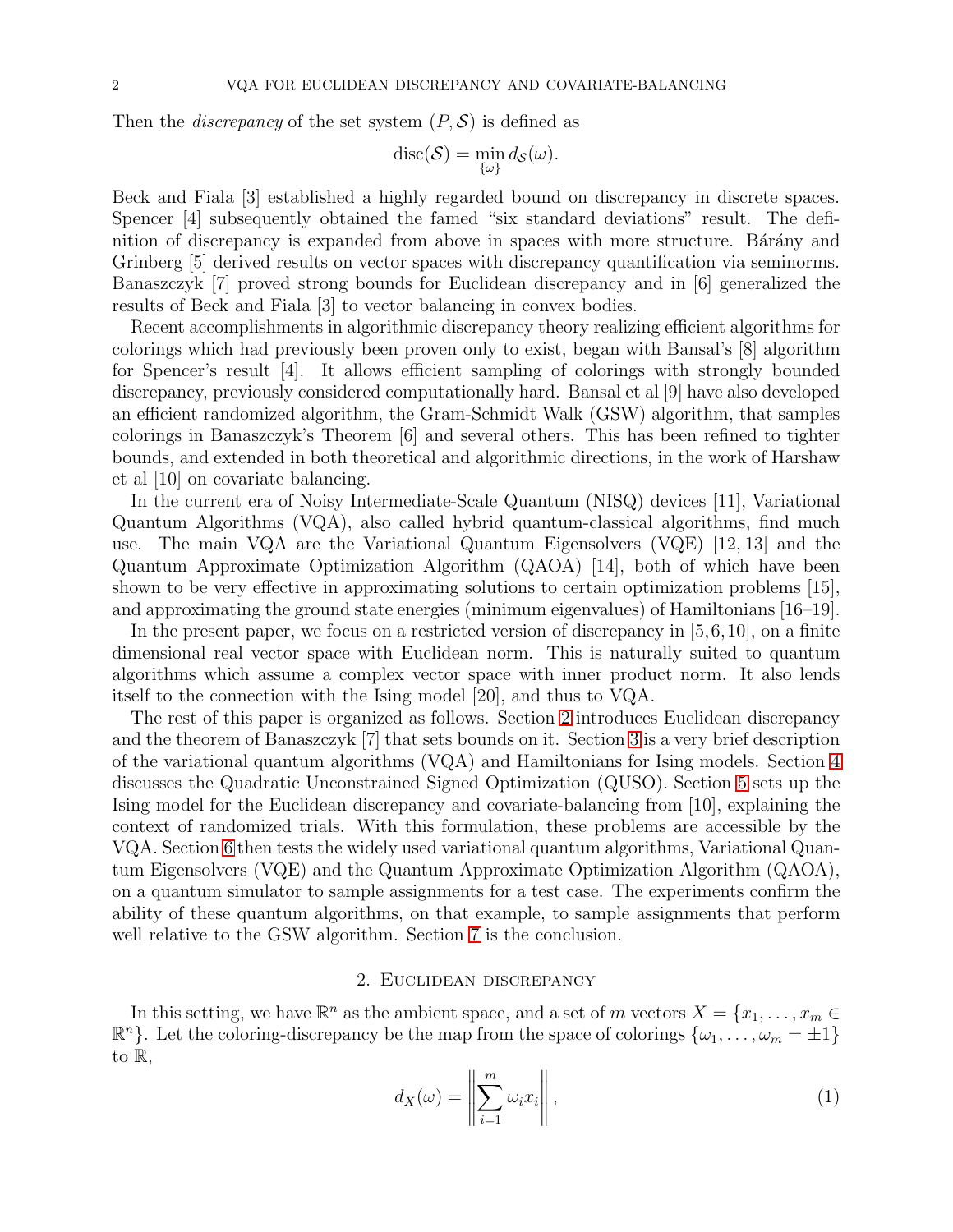where  $\|\cdot\|$  is the Euclidean norm. The Euclidean discrepancy of the set of vectors  $X =$  ${x_1, \ldots, x_m \in \mathbb{R}^n}$  is

<span id="page-2-3"></span>
$$
\operatorname{disc}(X) = \min_{\{\omega\}} d_X(\omega). \tag{2}
$$

A coloring  $\omega^*$  is called an *optimal* coloring if

<span id="page-2-4"></span>
$$
d_X(\omega^*) = \operatorname{disc}(X). \tag{3}
$$

Let us recall a theorem of Banaszczyk [7].

**Theorem 2.1** (Banaszczyk [7]). Let D be an *n*-dimensional ellipsoid in  $\mathbb{R}^n$  with center at 0 *and principal semi-axes*  $\lambda_1, \ldots, \lambda_n$ *. Choose any*  $x_1, \ldots, x_m \in D$  *(m is arbitrary, independent of* n*). Then:*

<span id="page-2-0"></span>(a) there exist signs  $\omega_1, \ldots, \omega_m = \pm 1$ , such that

$$
\left\|\sum_{i=1}^m \omega_i x_i\right\| \le \left(\sum_{j=1}^n \lambda_j^2\right)^{\frac{1}{2}},
$$

*(b) to each*  $k = 1, ..., m$  *there corresponds a subset* I of  $\{1, ..., m\}$  *consisting of exactly* k *elements, such that*

$$
\left\| \sum_{i \in I} x_i - \frac{k}{m} \sum_{i=1}^m x_i \right\| \le \left( \sum_{j=1}^n \lambda_j^2 \right)^{\frac{1}{2}}.
$$

In the above theorem, when the ellipsoid is a unit ball in  $\mathbb{R}^n$ , the right side of the inequalities become  $\sqrt{n}$ .<sup>1</sup>

Let X be the  $n \times m$  matrix formed by using the vectors  $\{x_i\}$  as column vectors,

<span id="page-2-1"></span>
$$
X = \begin{bmatrix} \cdot & \cdot & \cdot & \cdot \\ x_1 & \cdot & \cdot & \cdot \\ \cdot & \cdot & \cdot & \cdot \\ \cdot & \cdot & \cdot & \cdot \end{bmatrix} . \tag{4}
$$

Let us also write  $\omega_1, \ldots, \omega_m$  as a column vector  $\omega$ ,

$$
\omega = \begin{bmatrix} \omega_1 \\ \vdots \\ \omega_m \end{bmatrix}.
$$

Then we can write the square of coloring-discrepancy in eq. [\(1\)](#page-1-1) as,

<span id="page-2-2"></span>
$$
d_X(\omega)^2 = \omega^\top X^\top X \omega.
$$
\n(5)

By the above theorem part [\(a\),](#page-2-0) there exists a vector  $\omega \in \{-1,1\}^{\times m}$  such that  $||X\omega|| \le \sqrt{n}$ . This implies

$$
d_X(\omega)^2 = \omega^\top X^\top X \omega \le n.
$$

<sup>&</sup>lt;sup>1</sup>Banaszczyk [7] attributes this special case to the earlier works of Sevastyanov [21] and Bárány (unpublished).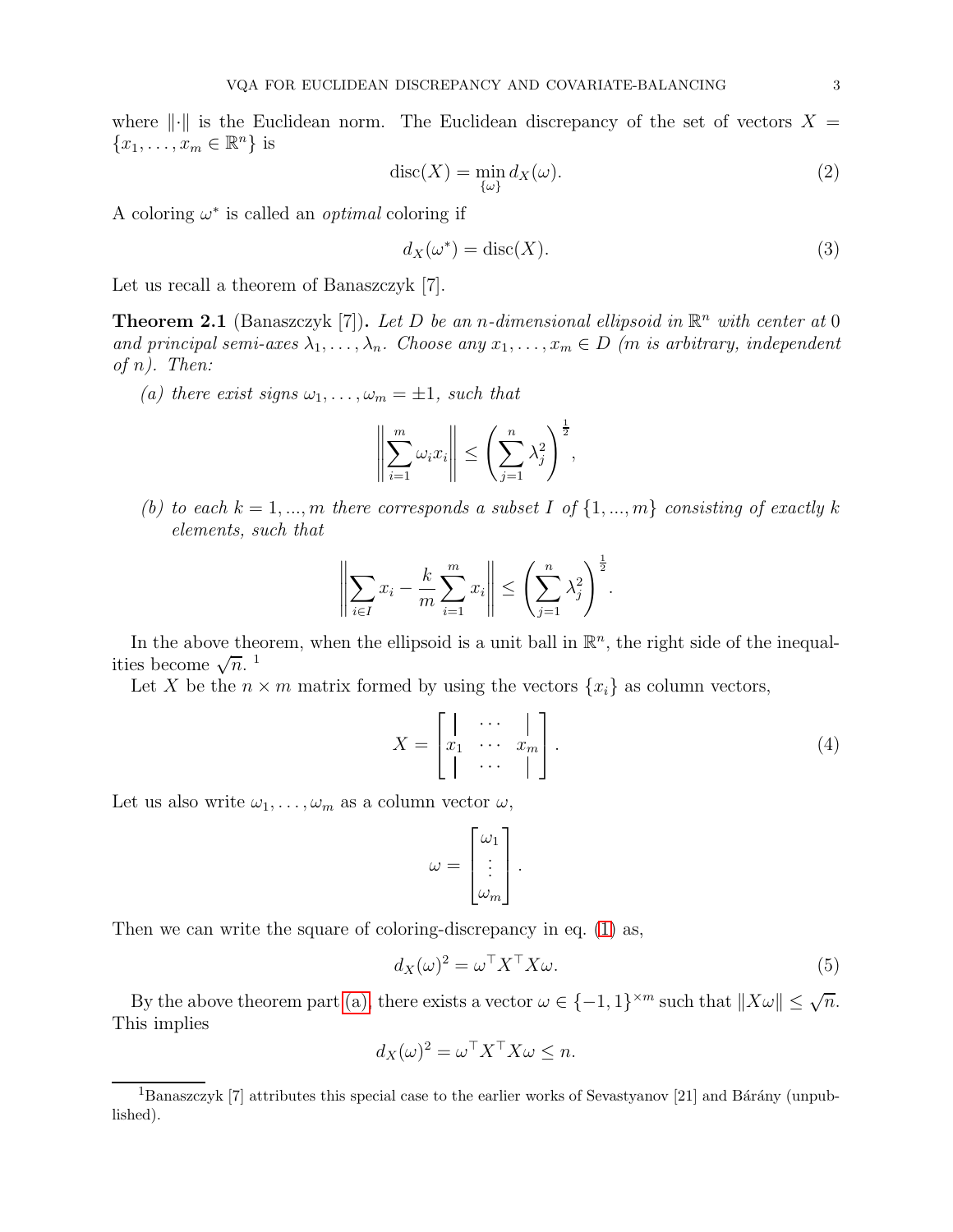#### 3. Variational quantum algorithms and the Ising model

<span id="page-3-0"></span>We give a short introduction to the Ising model and the VQA, the first being a core object in this paper, and the second being the paradigmatic tool that realizes the optimization we need.

Let  $\mathcal H$  be a Hilbert space of m qubits,

<span id="page-3-2"></span>
$$
\mathcal{H} = \mathbb{C}^{2^{\otimes m}}.\tag{6}
$$

In the usual notation, let the standard basis vectors of  $\mathbb{C}^2$  be

$$
|0\rangle = \begin{bmatrix} 1 \\ 0 \end{bmatrix}, \quad |1\rangle = \begin{bmatrix} 0 \\ 1 \end{bmatrix}.
$$

Then a natural basis of  $H$  is the product-basis,

$$
\mathcal{B} = \left\{ \bigotimes_{i=1}^{m} |b_i\rangle : b_i = 0, 1 \right\}.
$$

A Hamiltonian H is a self-adjoint operator on  $\mathcal{H}$ , which, for the current discussion, which is expressible as sum of chains of Pauli spin matrices on  $H$ . By way of explanation, Pauli spin matrices are

$$
\sigma_x = \begin{bmatrix} 0 & 1 \\ 1 & 0 \end{bmatrix}, \quad \sigma_y = \begin{bmatrix} 0 & -i \\ i & 0 \end{bmatrix}, \quad \sigma_z = \begin{bmatrix} 1 & 0 \\ 0 & -1 \end{bmatrix}.
$$

Let

$$
\sigma_0 = \mathbb{I}_2 = \begin{bmatrix} 1 & 0 \\ 0 & 1 \end{bmatrix}
$$

be the 2 × 2 identity matrix. For a multi-index  $I = (i_1, \ldots, i_m), i_j \in \{0, x, y, z\}$ , let

<span id="page-3-1"></span>
$$
\sigma_I = \sigma_{i_1} \otimes \cdots \otimes \sigma_{i_m}.\tag{7}
$$

Any Hamiltonian  $H$  may be written as

$$
H = \sum_{I \in \mathcal{I}_H} \alpha_I \sigma_I,
$$

where  $\mathcal{I}_H \subset \{0, x, y, z\}^{\times m}$ , and  $\alpha_I$  are some real values. In an Ising model Hamiltonian [20], the multi-index set  $\mathcal I$  consists of those  $I = (i_1, \ldots, i_m)$  with either 1 or 2 of the subindices  $i_k = z$ , and the remaining 0, i.e., it has 1 or 2 of the  $\sigma_{i_k} = \sigma_z$  in eq. [\(7\)](#page-3-1) and the rest are  $\mathbb{I}_2$ . In a more familiar notation, an Ising model Hamiltonian can be written as

$$
H = \sum_{i,j} \alpha_{ij} \sigma_i^z \sigma_j^z + \sum_k \beta_k \sigma_k^z,
$$

where  $\alpha_{ij}$  and  $\beta_k$  are real, and

$$
\sigma_i^z = \mathbb{I}_2 \otimes \cdots \otimes \mathbb{I}_2 \otimes \underbrace{\sigma_z}_{\text{at }i} \otimes \mathbb{I}_2 \otimes \cdots \otimes \mathbb{I}_2.
$$

Let  $\theta = (\theta_1, \ldots, \theta_r)$  be a set of real parameters, and let  $|\psi(\theta)\rangle$  be a parametrized *state* (unit vector) in  $H$ . Then a variational quantum algorithm tries to minimize the mean value of H:  $\langle \psi(\theta) | H | \psi(\theta) \rangle$ , over the set of values of  $\theta$ . It is clear that

$$
\langle \psi(\theta) | H | \psi(\theta) \rangle \ge \lambda_0,
$$

where  $\lambda_0$  is the minimum eigenvalue of H. If equality is attained in the above for some set of parameters  $\theta^*$ , then  $|\psi(\theta^*)\rangle$  is an eigenvector of H with the eigenvalue  $\lambda_0$ .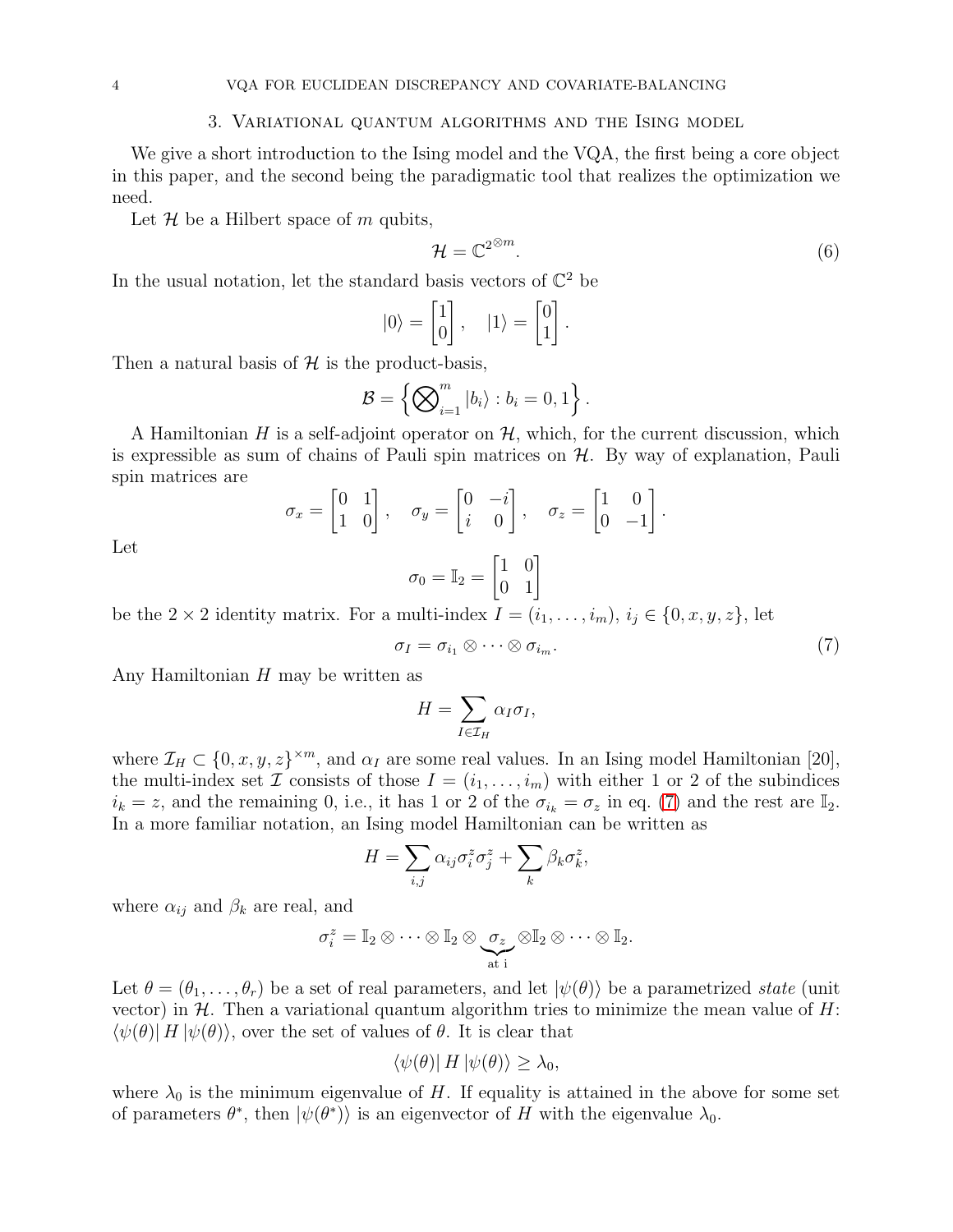The quantum approximate optimization algorithm, QAOA [14], has been shown in [14] to approximately find the minimum (or the maximum as the case may be) of a class of combinatorial optimization problems. As QAOA are a specialized form of the more general VQE, that entails the same for the VQE. Ultimately, it is an attestation of their convergence to the minimum eigenvalues of Hamiltonians including the type we are concerned with. VQE convergence [13,15] depends on the parametrized state  $|\psi(\theta)\rangle$ , called the variational ansatz, and the classical optimizer that adjusts the parameters  $\theta$  during the search for the minimum eigenvalue (ground state) of the Hamiltonian. QAOA [14,17,18] gains by a state preparation circuit with an adjustable number  $(p)$  of layers of parametrized gates that are based on the Hamiltonian whose ground state is being sought. This structure makes it better adapted to the Hamiltonian and capable of converging to the ground state in the large  $p$  limit [14,17]. <sup>2</sup>

### 4. Quadratic Unconstrained Signed Optimization

<span id="page-4-0"></span>Let us recall the definition of a quadratic unconstrained signed optimization (QUSO) problem. Let Q be a positive symmetric  $m \times m$  matrix.

<span id="page-4-5"></span>Definition 4.1 (Quadratic unconstrained signed optimization (QUSO) problem). Let

$$
h(\omega) = \omega^{\top} Q \omega, \text{ where } \omega \in \{-1, 1\}^{\times m}.
$$
 (8)

The object of the problem is to find the minimum value  $h_{\min} = \min_{\omega \in \{-1,1\}^{\times m}} h(\omega)$ , and an element  $\omega^* \in \{-1, 1\}^{\times m}$  minimizing  $h$ , i.e.,  $h(\omega^*) = h_{\min}$ .

Here, h is called the *objective function*. The problem can be written as

minimize 
$$
h(\omega) = 2 \sum_{i < j} Q_{ij} \omega_i \omega_j + \text{tr}(Q),
$$
  
\nsubject to  $\omega_1, \dots, \omega_m = \pm 1,$  (9)

where  $Q_{ij}$  is the i, j entry of Q. This can be transformed to an Ising Hamiltonian as follows. Let us consider the complex Hilbert space as in eq.  $(6)$ ,

<span id="page-4-3"></span><span id="page-4-2"></span><span id="page-4-1"></span>
$$
\mathcal{H}=\mathbb{C}^{2\otimes m}.
$$

We set aside the constant offset,  $tr(Q)$ , in [\(9\)](#page-4-1), mapping the quadratic sum to an Ising Hamiltonian,

$$
H = 2\sum_{i < j} Q_{ij}\sigma_i^z \sigma_j^z. \tag{10}
$$

Note that  $|0\rangle$ ,  $|1\rangle$  are the eigenvectors of  $\sigma_z$  with the eigenvalues 1, -1, respectively. Define the binary variables  $y_i = (\omega_i + 1)/2$ . Then each basis vector of H of the form

<span id="page-4-4"></span>
$$
|y\rangle = \bigotimes_{i=1}^{m} |y_i\rangle = \bigotimes_{i=1}^{m} \left| \frac{\omega_i + 1}{2} \right\rangle
$$
 (11)

<sup>&</sup>lt;sup>2</sup>There is no assertion here about the rate of convergence or the approximation error decay with the number of steps of the algorithm, i.e., its complexity.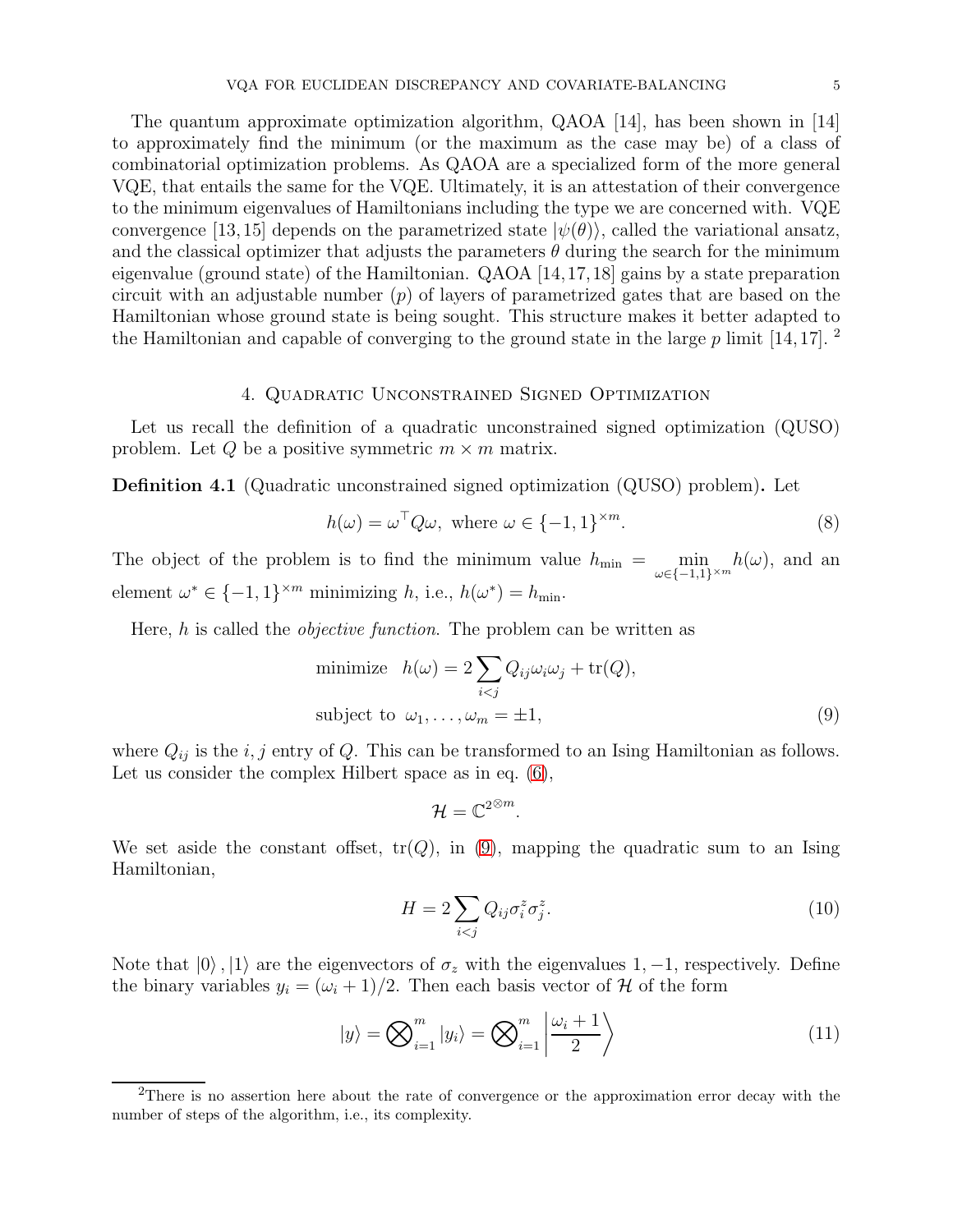is an eigenvector of the Ising Hamiltonian H. We call such an eigenvector a *product-basis eigenvector*. Further, if we denote  $\lambda_y$  to be the eigenvalue for the eigenvector  $|y\rangle$ , then <sup>3</sup>

<span id="page-5-1"></span>
$$
\lambda_y = \omega^\top Q \omega - \text{tr}(Q) = h(\omega) - \text{tr}(Q),\tag{12}
$$

where h is the objective function of eq.  $(8)$ . Let us state this as a theorem, <sup>4</sup>

Theorem 4.2. *Let* Q *be an* m×m *positive symmetric matrix. Let* h *be the objective function in eq.* [\(8\)](#page-4-2) *and* H *be the Ising Hamiltonian in* [\(10\)](#page-4-3)*, each constructed from* Q*. Then there is a bijection*

$$
\gamma : (\omega, h(\omega)) \leftrightarrow (y, \lambda_y),
$$

*where* y and  $\lambda_y$  are as in eqs. [\(11\)](#page-4-4) and [\(12\)](#page-5-1), respectively.

The obvious corollary is

<span id="page-5-2"></span>Corollary 4.3. *Let* Q *be an* m × m *positive symmetric matrix. A quadratic unconstrained signed optimization (QUSO) problem (Definition [4.1\)](#page-4-5) with* h *in eq.* [\(8\)](#page-4-2) *as its objective function is equivalent to the problem of finding the minimum eigenvalue, and a corresponding product-basis eigenvector of the Hamiltonian* H *in* [\(10\)](#page-4-3)*.*

# <span id="page-5-0"></span>5. Ising models for Euclidean discrepancy and covariate-balancing

Let  $x_1, \ldots, x_m \in \mathbb{R}^n$  be an arbitrary set of vectors and let X be the matrix in eq. [\(4\)](#page-2-1) using them as columns. Let  $Q_X = X^{\top}X$ . We can rewrite the (square of) coloring-discrepancy in eq. [\(5\)](#page-2-2) as

$$
h_X = d_X(\omega)^2 = \left\| \sum_{i=1}^m \omega_i x_i \right\|^2 = \omega^\top Q_X \omega.
$$

Then the search for the Euclidean discrepancy given by eq. [\(2\)](#page-2-3) and an optimal coloring satisfying eq. [\(3\)](#page-2-4), is a QUSO problem with the objective function  $h_X$ . Let us convert  $h_X$  to an Ising Hamiltonian,

<span id="page-5-3"></span>
$$
H_X = 2\sum_{i < j} Q_{Xij} \sigma_i^z \sigma_j^z. \tag{13}
$$

Covariate-balancing considers the problem of assigning subjects in a randomized trial to two groups so that there is a degree of *robustness* against the worst-case error, specified by a parameter, that trades it with balancing the covariates among the groups. The algorithm in [10] for covariate balancing in randomized trials, makes use of the Gram-Schmidt walk algorithm of [9]. Let an  $n \times m$  matrix X be the *n*-dimensional covariate (row) vectors of m subjects in an experimental study. Assume the vector  $\omega \in \{-1, +1\}^{\times m}$  represents the assignment of the m subjects enumerated by  $i = 0, \ldots, m-1$  to one of two possible *treatment* groups under the experiment, grouped by the sign  $\omega_i = \pm 1$ . For a random vector  $v \in \mathbb{R}^k$ , for any k, denote its covariance matrix by  $Cov(v) = E(vv^{\top})$ , where E denotes the expected value over the distribution from which v is sampled. The algorithm in [10] has the flexibility to trade-off balance, embodied in  $Cov(X\omega)$ , with robustness, which would best be attained

<sup>&</sup>lt;sup>3</sup>Note that the form  $\omega^{\top} Q \omega$  is invariant under the reflection  $\omega \mapsto -\omega$ , therefore, the map in eq. [\(11\)](#page-4-4) does not affect the signs in eq. [\(12\)](#page-5-1).

<sup>&</sup>lt;sup>4</sup>The authors believe that this result is well-known.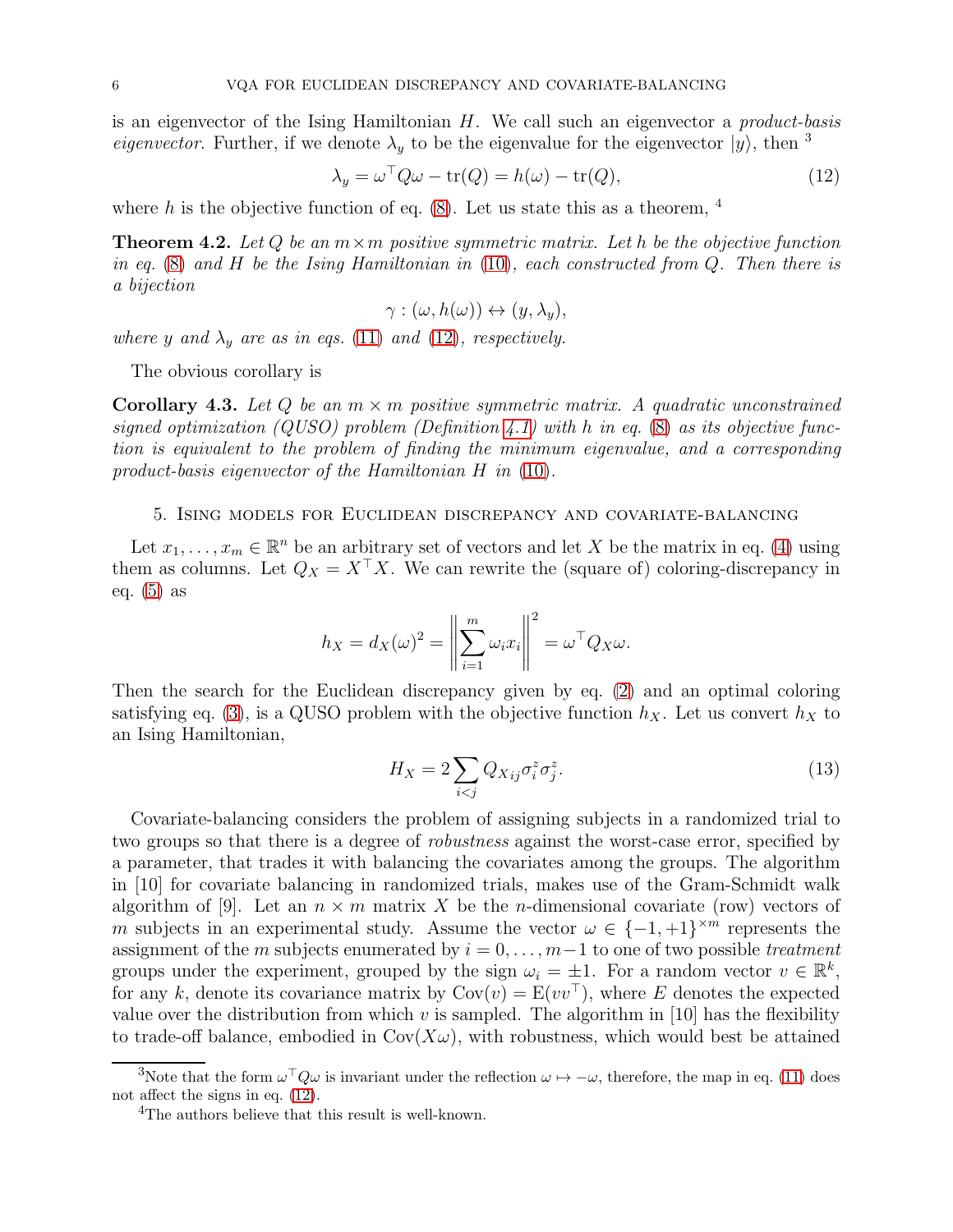by making  $Cov(\omega) = \mathbb{I}_m$ . The  $(m+n) \times m$  *augmented covariate* matrix B in [10] trades off these through a parameter  $\phi$ ,

$$
B=\begin{bmatrix} \sqrt{\phi} \mathbb{I}_m \\ \xi^{-1} \sqrt{1-\phi} X \end{bmatrix},
$$

where  $\mathbb{I}_m$  is an  $m \times m$  identity matrix. The parameter  $\phi \in [0, 1]$  determines the degree to which the vector  $\omega$  approximates either the result of *raw covariates* given by X or that from the pairwise independent assignments coming from  $\mathbb{I}_m$ . The parameter  $\xi = \max_{i \in [m]} ||x_i||$ ensures that the two matrices have equal influence in contributing to  $\omega$ . For the rest of this section, fix the parameter  $\phi$ . We will call the colorings  $\omega$  that minimize  $||B\omega||$  as optimal covariate-balancing colorings for the matrix B.

Write *B* as column vectors  $b_1, \ldots, b_m \in \mathbb{R}^{m+n}$ ,

$$
B = \begin{bmatrix} \cdot & \cdots & \cdot \\ b_1 & \cdots & b_m \\ \cdot & \cdots & \cdot \end{bmatrix},
$$

where

$$
b_i = \begin{bmatrix} \sqrt{\phi}e_i \\ \xi^{-1}\sqrt{1-\phi}x_i \end{bmatrix},
$$

and  $e_i$  is the i<sup>th</sup> standard coordinate vector in  $\mathbb{R}^m$ . Define the *assignment-imbalance*,

$$
i_X: \{-1, 1\}^{\times m} \to \mathbb{R}
$$

$$
i_X(\omega) = \left\| \sum_{i=1}^m \omega_i b_i \right\|
$$

Taking the minimum over  $\omega$  of the assignment-imbalance, we can define the *augmentedimbalance*<sup>5</sup> as

<span id="page-6-0"></span>
$$
imb(X) = \min_{\{\omega\}} i_X(\omega). \tag{14}
$$

An *optimal assignment*  $\omega^*$  as one that achieves the augmented-imbalance,

<span id="page-6-1"></span>
$$
i_X(\omega^*) = \text{imb}(X). \tag{15}
$$

And as in the case of the Euclidean discrepancy, define the matrix

<span id="page-6-2"></span>
$$
Q_B = B^{\top} B.
$$

We can rewrite the square of the assignment-imbalance as

$$
h_B(\omega) = i_X(\omega)^2 = \omega^\top Q_B \omega.
$$

The problem of finding an optimal assignment and the augmented-imbalance is then a QUSO problem with the objective function  $h_B$ . Converting  $h_B$  to an Ising Hamiltonian, we have

$$
H_B = 2 \sum_{i < j} Q_{Bij} \sigma_i^z \sigma_j^z. \tag{16}
$$

Then, by Corollary [4.3,](#page-5-2) we have

**Theorem 5.1.** *Given a set of vectors*  $x_1, \ldots, x_m \in \mathbb{R}^n$ *,* 

<sup>&</sup>lt;sup>5</sup>The authors are unaware of the proper terminology here.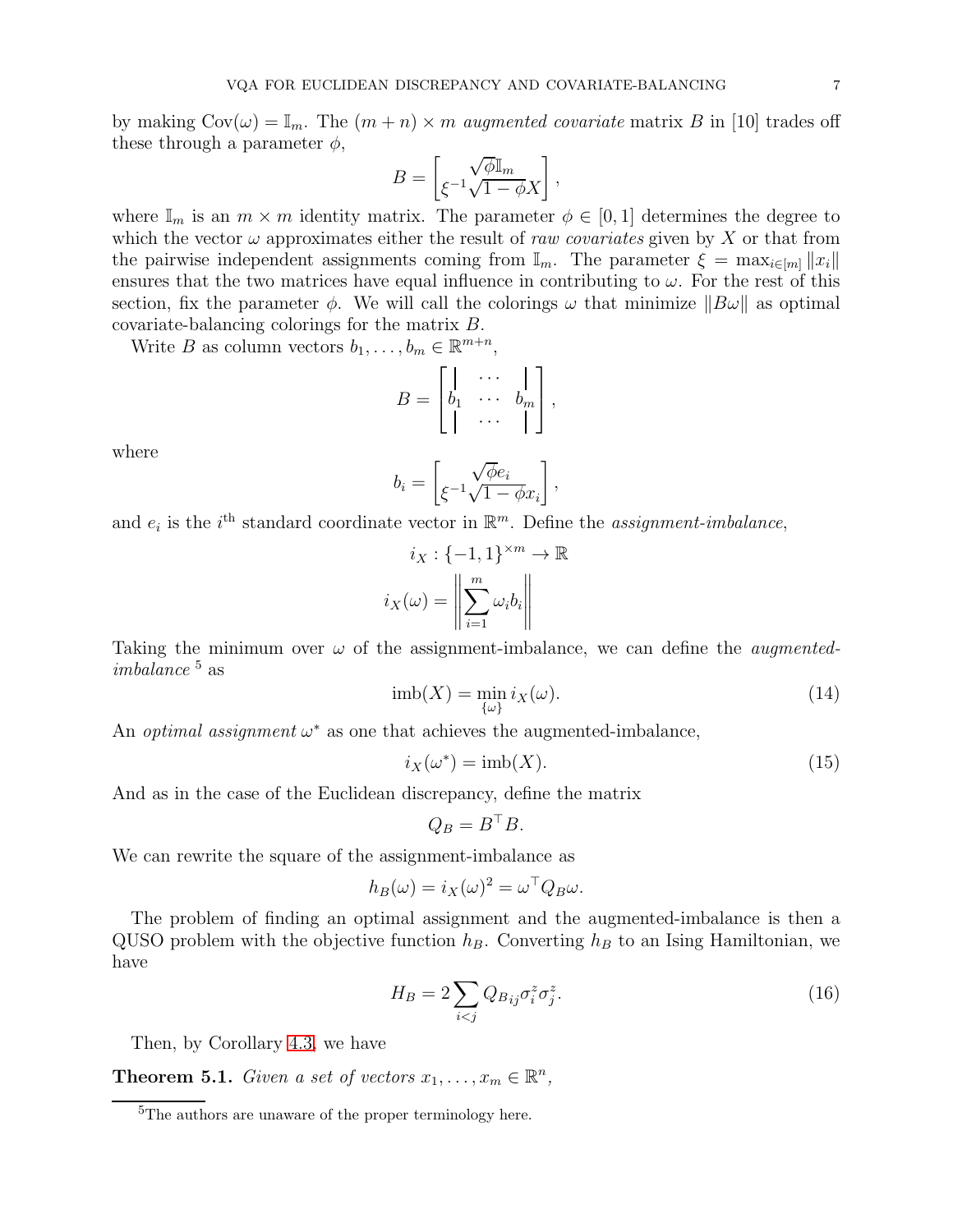- *(a) finding their Euclidean discrepancy given by eq.* [\(2\)](#page-2-3) *and an optimal coloring given by eq.* [\(3\)](#page-2-4) *is equivalent to finding the minimum eigenvalue, and a corresponding productbasis eigenvector of the Ising Hamiltonian*  $H_X$  *in eq.* [\(13\)](#page-5-3).
- *(b) finding their augmented-imbalance given by eq.* [\(14\)](#page-6-0)*, and an optimal assignment given by eq.* [\(15\)](#page-6-1) *is equivalent to finding the minimum eigenvalue, and a corresponding* product-basis eigenvector of the Ising Hamiltonian  $H_B$  in eq. [\(16\)](#page-6-2).

The constructions and results in [10] provide extensive analysis, bounds and criteria quantifying performance, implications and complexity of the algorithm. From a much simplified and coarse perspective, the algorithm samples from  $\omega$  such that the largest eigenvalue of Cov( $B\omega$ ) is close to the minimum that it can be over all  $\omega \in \{-1,1\}^{\times m}$ .

Let us see how this behaves in the variational quantum algorithms case. A variational quantum optimizer samples the vector  $\omega$  (equivalently  $|y\rangle$  in eq. [\(11\)](#page-4-4)) from the values that make  $E(||B\omega||^2)$  close to the minimum. A useful observation is that  $||B\omega||^2 = \text{tr}(B\omega\omega^{\top}B^{\top}),$ which implies that  $E(||B\omega||^2) = \text{tr Cov}(B\omega) = \sum_{k=1}^n \lambda_k$ , where  $\lambda_k$  are the eigenvalues of Cov( $B\omega$ ). This means that the largest eigenvalue of Cov( $B\omega$ ) will be close to the minimum it can be over all  $\omega \in \{-1,1\}^{\times m}$ .

When  $\phi = 0$ ,  $Q_B = X^{\dagger} X$ , which is the same as in the previous section. When  $\phi = 1$ ,  $Q_B = \mathbb{I}_m$ . All of the eigenvalues of  $Q_B$  are 1. Then a VQE capable of sampling from the entire space, would sample  $\omega$  uniformly from all its possible values, resulting in  $Cov(B\omega)$  =  $Cov(\omega) = \mathbb{I}_m$ .

Sometimes it might be desirable to have the same number of  $+1$ 's as  $-1$ 's in the optimal assignment, i.e., that the number of subjects are split equally into the treatment groups. This is called the *group-balanced randomization design* in [10]. For that, the particle-number preserving ansatz from [22], with  $m/2$  particles, may be used in the variational algorithm. We leave the details of the proper ansatz choice from the cited work to the interested reader. In the next section, we test the VQA on an IBM quantum device simulator to see if they work as expected.

#### <span id="page-7-0"></span>6. Running variational quantum algorithms on quantum simulators

Here we demonstrate, using a simple example, the variational quantum algorithm for covariate balancing. We run the algorithm on IBM quantum (qasm) simulator [23] with the code written in the IBM Qiskit [24] framework, <sup>6</sup> and compare the result with the algorithm in [10]. The code for the algorithm in [10] is available as a repository [25]. Publicly accessible IBM quantum simulators have the VQE and QAOA routines available, and we use them, indicating the parameter settings, but without describing what they mean. The reader is referred to the online resources within IBM Qiskit [24], or to the several papers we have cited on the topics  $[12-14, 17-19]$ .

The experiment we conduct is limited by the resources available. The dimensions of the multi-qubit Hilbert space grows exponentially with  $m$ , the number of covariate vectors, i.e., the number of subjects in the trial. The purpose of this experiment is to demonstrate the variational quantum algorithms approach. We generate  $m = 12$  covariate vectors,  $\{x_i \in \mathbb{R}^2\}$ , drawn evenly from 2 Gaussian distributions with means  $[-3, 3]$  and  $[3, 3]$ , and variances 1 in each coordinate direction. These are shown in figure [1,](#page-8-0) and given as the matrix  $X$  in

 ${}^{6}$ The code is available upon request.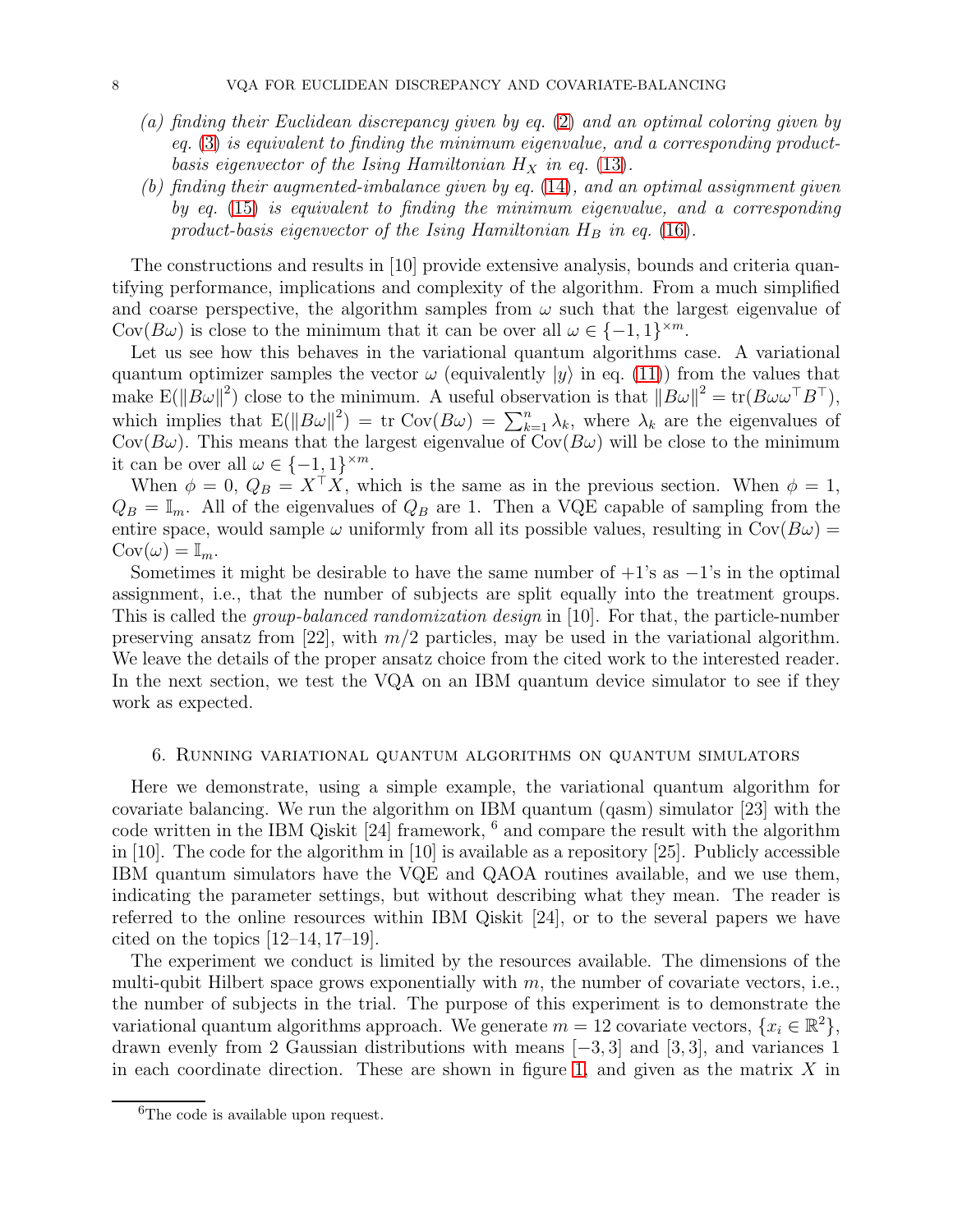<span id="page-8-0"></span>Appendix [A,](#page-12-0) eq. [\(17\)](#page-12-1). The parameter balance-robustness parameter  $\phi = 0.5$  for all the assignments that follow, except, naturally, for the uniformly random assignment.



Figure 1. Covariate vectors from 2 Gaussian distributions.

Let us assign these vectors to two groups, i.e., sample the assignment vector  $\omega \in {\pm 1}^{\times m}$ using some randomized method.

<span id="page-8-1"></span>Uniformly random. The entries  $\omega_i = \pm 1$  are chosen independently and uniformly randomly. The sampled  $\omega$  is in eq. [\(18\)](#page-12-2). Figure [2](#page-8-1) shows the assignment of each vector  $x_i$  to the corresponding treatment group  $\omega_i$ . We observe that the each group is "clumped" in one of the two distributions.



Figure 2. Uniformly random assignment

GSW. Next we sample the assignment based on the GSW algorithm described in [10] implemented in the code repository [25]. We obtain a sample  $\omega$  given in eq. [\(19\)](#page-12-3), after a few runs that attains the best observed assignment-imbalance value  $i_X(\omega) = 2.4720$ . The assignment to treatment groups is shown in figure [3.](#page-9-0)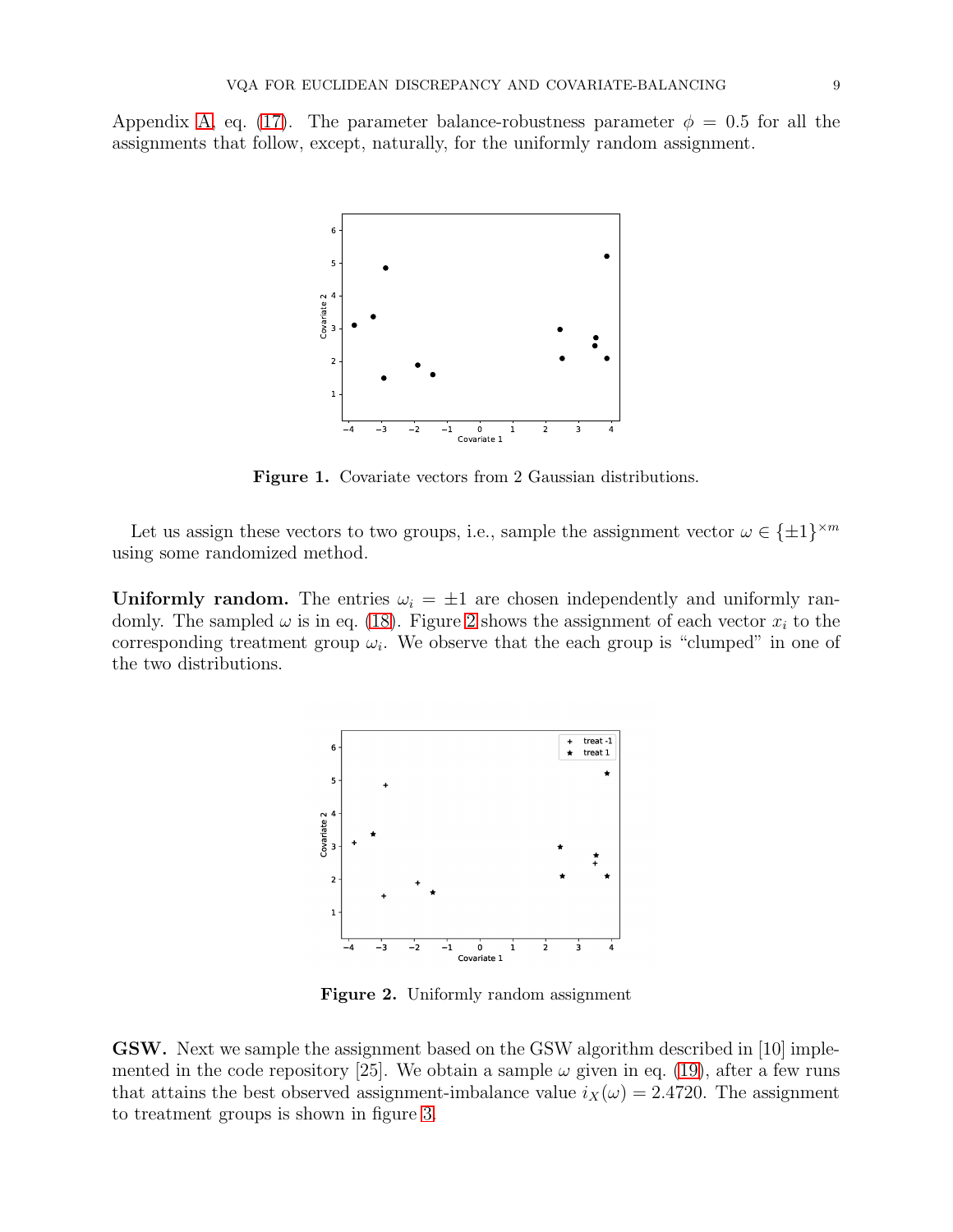<span id="page-9-0"></span>

Figure 3. GSW assignment

<span id="page-9-1"></span>VQE. We test the VQE algorithm of IBM Qiskit [24] with the setup of Section [5.](#page-5-0)<sup>7</sup> From VQE we get a sample  $\omega$  given in eq. [\(20\)](#page-12-4), with the assignment-imbalance value  $i_X(\omega)$  = 2.4497. Figure [4](#page-9-1) shows the sampled assignment.



Figure 4. VQE assignment

QAOA. We test the QAOA algorithm of IBM Qiskit [24], for the same setup as for VQE. <sup>8</sup> This yields a sample  $\omega$  given in eq. [\(21\)](#page-12-5), with the assignment-imbalance value  $i_X(\omega) = 2.4516$ . The assignment is displayed in figure [5.](#page-10-1)

<sup>7</sup>The simulation runs 65536 shots on the qasm-simulator backend. It uses the two-local variational ansatz, with rotation-blocks: ["rz","ry"], entanglement-blocks: "cx", reps: 3, entanglement: "circular". The rest of the parameters are the default ones. The optimizer used is the Constrained Optimization by Linear Approximation optimizer (COBYLA).

<sup>&</sup>lt;sup>8</sup>This simulation runs 65536 shots on the qasm-simulator backend. It uses  $p = 8$ , with a uniform superposition initial state. The optimizer used is the Constrained Optimization by Linear Approximation optimizer (COBYLA).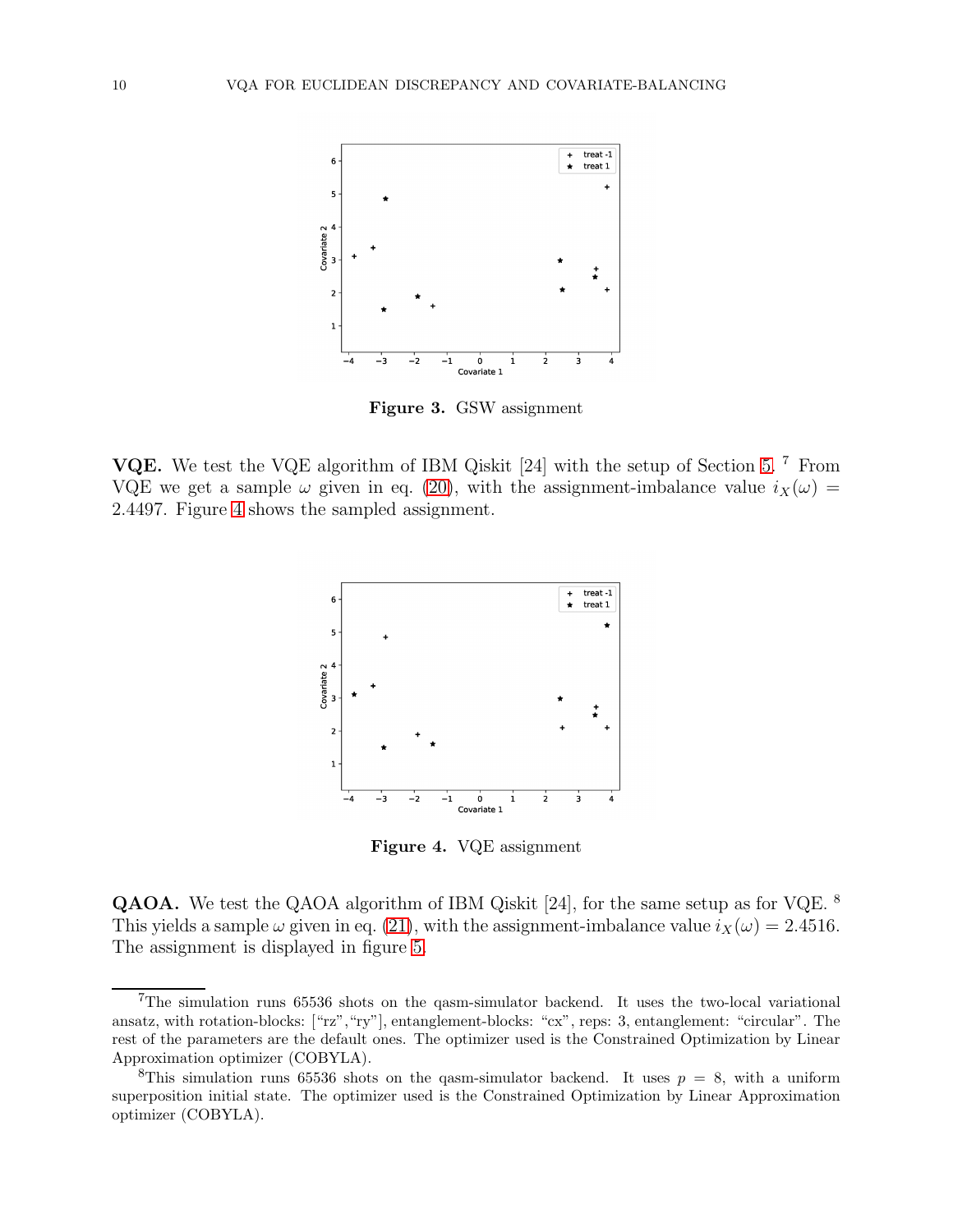<span id="page-10-1"></span>

Figure 5. QAOA assignment

<span id="page-10-2"></span>Optimal by exhaustive search. As a comparison, we also find, through exhaustive search, the imbalance  $\text{imb}(X)$  (minimum assignment-imbalance value), and an optimal assignment. The optimal  $\omega$  we find is given in eq. [\(22\)](#page-12-6), and the imbalance is  $\text{imb}(X) = i_X(\omega^*) = 2.4496$ . Figure [6](#page-10-2) shows the optimal assignment.



Figure 6. Optimal assignment

### 7. Conclusion

<span id="page-10-0"></span>Posing the classical problems of Euclidean discrepancy and covariate balancing as QUSO problems allows us to convert them to Ising models. This turns the search for optimal colorings and assignments of subjects in randomized trials to the search for the lowest eigenvalues of Ising Hamiltonians. These are precisely the problems for which the VQA, in particular the VQE and the QAOA, have been developed and furnish powerful approaches to optimization in the NISQ regime of quantum computing. The experiment in the previous section demonstrates the efficacy of using the VQA in this search, whose performances compare favorably, though for a modest example, to the GSW algorithm. We realize the need for extensive tests, especially on actual quantum devices, to draw meaningful comparisons. Within covariate-balancing, different parameters values could be tested, and so could constrained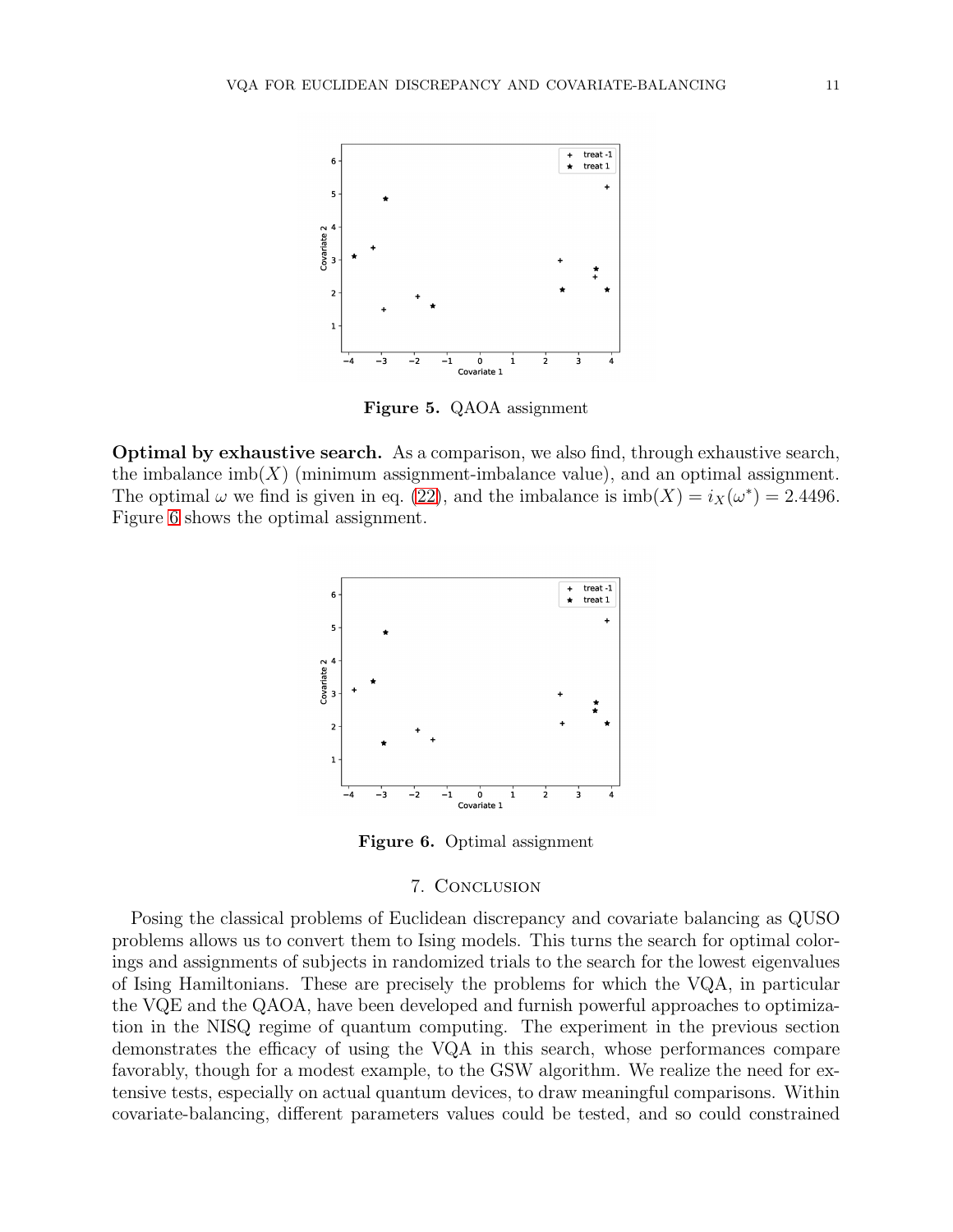optimizations such as the group-balanced randomization design, for which we cited a possible VQE ansatz from the extant literature. Future work may seek to expand the VQA to other aspects of algorithmic discrepancy theory. Another interesting, and indeed potentially unexplored, direction is the investigation of efficient quantum algorithms for discrepancy theory, with the recent discoveries in classical algorithms for it serving as a motivation and as possible guides.

#### **ACKNOWLEDGMENTS**

The authors would like to thank Daniel Spielman for encouraging them to think about quantum counterparts of algorithmic discrepancy theory.

### **REFERENCES**

- [1] J. Matoušek, Geometric Discrepancy: An Illustrated Guide, Springer, Berlin, Heidelberg, 1999. [doi:10.1007/978-3-642-03942-3.](http://dx.doi.org/10.1007/978-3-642-03942-3)
- [2] B. Chazelle, The Discrepancy Method: Randomness and Complexity, Cambridge University Press, Cambridge, 2000. [doi:10.1017/CBO9780511626371.](http://dx.doi.org/10.1017/CBO9780511626371)
- [3] J. Beck and T. Fiala, "Integer-making" theorems, Discrete Applied Mathematics 3 (1981). [doi:10.1016/0166218X\(81\)90022-6.](http://dx.doi.org/10.1016/0166-218X(81)90022-6)
- [4] J. Spencer, Six Standard Deviations Suffice, Transactions of the American Mathematical Society 289 (1985). [doi:10.2307/2000258.](http://dx.doi.org/10.2307/2000258)
- [5] I. Bárány and V. Grinberg, On some combinatorial questions in finite-dimensional spaces, Linear Algebra and its Applications 41 (1981), 1-9. [doi:10.1016/0024-3795\(81\)90085-9.](http://dx.doi.org/10.1016/0024-3795(81)90085-9)
- [6] W. Banaszczyk, Balancing vectors and Gaussian measures of n-dimensional convex bodies, Random Structures and Algorithms 12 (1998).
- [7]  $\Box$ , A Beck—Fiala-type Theorem for Euclidean Norms, European Journal of Combinatorics 11 (1990), no. 6, 497-500. [doi:10.1016/S0195-6698\(13\)80034-0.](http://dx.doi.org/10.1016/S0195-6698(13)80034-0)
- [8] N. Bansal, Constructive Algorithms for Discrepancy Minimization, 2010. [doi:10.1109/FOCS.2010.7.](http://dx.doi.org/10.1109/FOCS.2010.7)
- [9] N. Bansal, D. Dadush, S. Garg, and S. Lovett, The Gram-Schmidt Walk: A Cure for the Banaszczyk Blues, STOC 2018, Association for Computing Machinery, New York, NY, USA, 2018. [doi:10.1145/3188745.3188850.](http://dx.doi.org/10.1145/3188745.3188850)
- [10] C. Harshaw, F. Sävje, D. Spielman, and P. Zhang, Balancing covariates in randomized experiments with the Gram-Schmidt Walk design, preprint, arXiv:1911.03071 (2021). [arXiv:1911.03071.](https://arxiv.org/abs/1911.03071)
- [11] J. Preskill, Quantum Computing in the NISQ era and beyond, Quantum 2 (2018), 79. [doi:10.22331/q-2018-08-06-79.](http://dx.doi.org/10.22331/q-2018-08-06-79)
- [12] A. Peruzzo, J. McClean, P. Shadbolt, M. Yung, X. Zhou, P. Love, A. Aspuru-Guzik, and J. O'Brien, A variational eigenvalue solver on a photonic quantum processor, Nature Communications (2014). [doi:10.1038/ncomms5213.](http://dx.doi.org/10.1038/ncomms5213)
- [13] J. McClean, J. Romero, R. Babbush, and A. Aspuru-Guzik, The theory of variational hybrid quantum-classical algorithms, New Journal of Physics 18 (2016), no. 2, 023023. [doi:10.1088/1367-2630/18/2/023023.](http://dx.doi.org/10.1088/1367-2630/18/2/023023)
- [14] E. Farhi, J. Goldstone, and S. Gutmann, A Quantum Approximate Optimization Algorithm, preprint, arXiv:1411.4028 (2014). [arXiv:1411.4028.](https://arxiv.org/abs/1411.4028)
- [15] Z. Yang, A. Rahmani, A. Shabani, H. Neven, and C. Chamon, Optimizing Variational Quantum Algorithms Using Pontryagin's Minimum Principle, Physical Review X 7 (2017), no. 2, DOI 10.1103/physrevx.7.021027.
- [16] J. Colless, V. Ramasesh, D. Dahlen, M. Blok, M. Kimchi-Schwartz, J. McClean, J. Carter, W. de Jong, and I. Siddiqi, Computation of Molecular Spectra on a Quantum Processor with an Error-Resilient Algorithm, Phys. Rev. X 8 (2018), 011021. [doi:10.1103/PhysRevX.8.011021.](http://dx.doi.org/10.1103/PhysRevX.8.011021)
- [17] L. Zhou, S. Wang, S. Choi, H. Pichler, and M. Lukin, Quantum Approximate Optimization Algorithm: Performance, Mechanism, and Implementation on Near-Term Devices, Phys. Rev. X 10 (2020), 021067. [doi:10.1103/PhysRevX.10.021067.](http://dx.doi.org/10.1103/PhysRevX.10.021067)